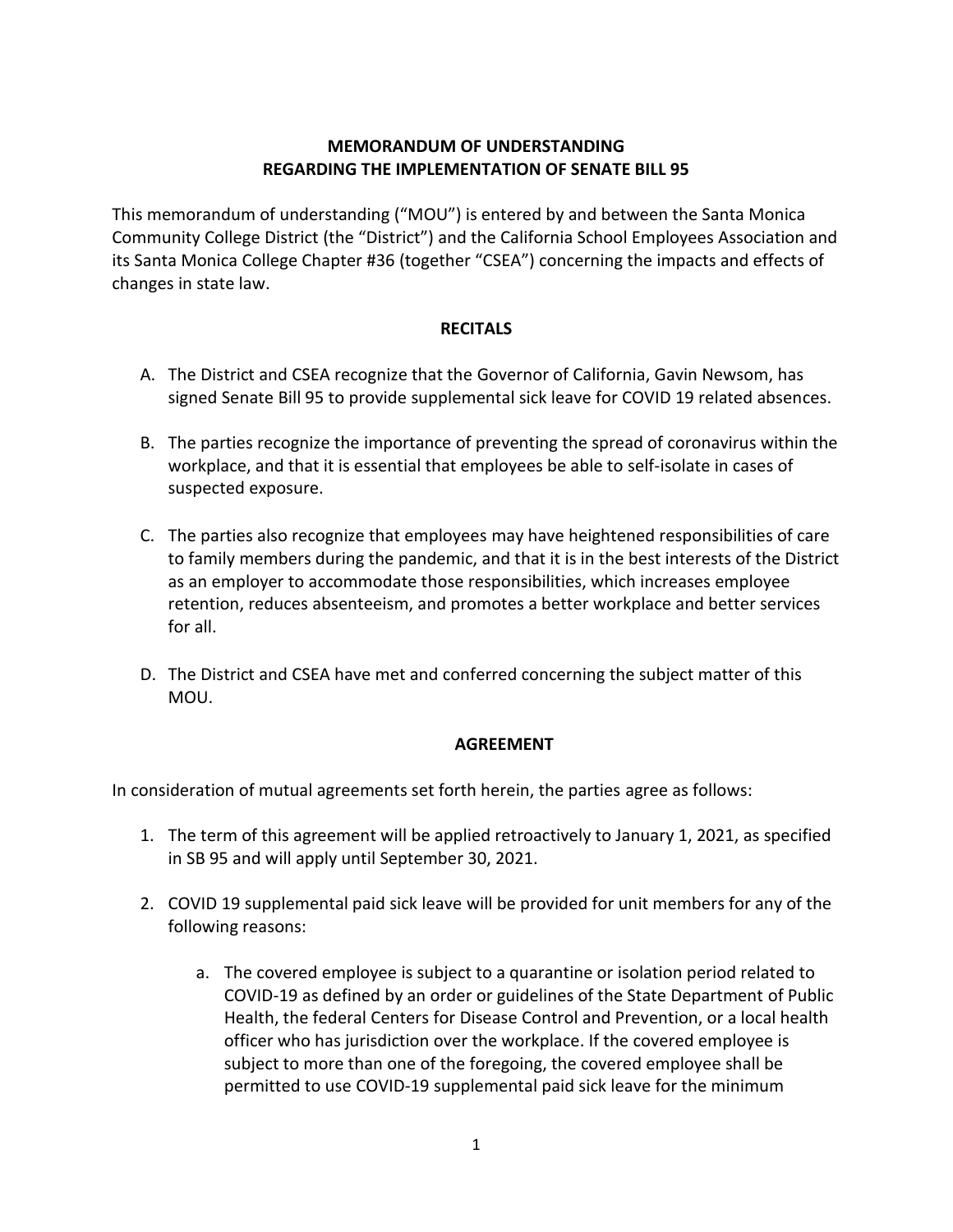quarantine or isolation period under the order or guidelines that provides for the longest such minimum period.

- b. The covered employee has been advised by a health care provider to selfquarantine due to concerns related to COVID-19.
- c. The covered employee is attending an appointment to receive a vaccine for protection against contracting COVID-19.
- d. The covered employee is experiencing symptoms related to a COVID-19 vaccine that prevent the employee from being able to work or telework.
- e. The covered employee is experiencing symptoms of COVID-19 and seeking a medical diagnosis.
- f. The covered employee is caring for a family member, as defined in California Labor Code Section 245.5, who is subject to an order or guidelines described above or who has been advised to self-quarantine.
- g. The covered employee is caring for a child, as defined in California Labor Code Section 245.5, whose school or place of care is closed or otherwise unavailable for reasons related to COVID-19 on the premises.
- 3. A full-time unit member is entitled to 80 hours of COVID-19 supplemental paid sick leave. A parttime unit member is entitled to prorated number of hours determined in accordance with the provisions of SB 95.
- 4. Notwithstanding paragraph 3, the District shall not be required to pay more than five hundred eleven dollars (\$511) per day and five thousand one hundred ten dollars (\$5,110) in the aggregate to a covered employee for COVID-19 supplemental paid sick leave taken by the covered employee unless federal legislation is enacted that increases these amounts beyond the amounts that were included in the Emergency Paid Sick Leave Act established by the federal Families First Coronavirus Response Act (Public Law 116-127), in which case the new federal dollar amounts shall apply to this section as of the date the new amounts are applicable under the federal law.